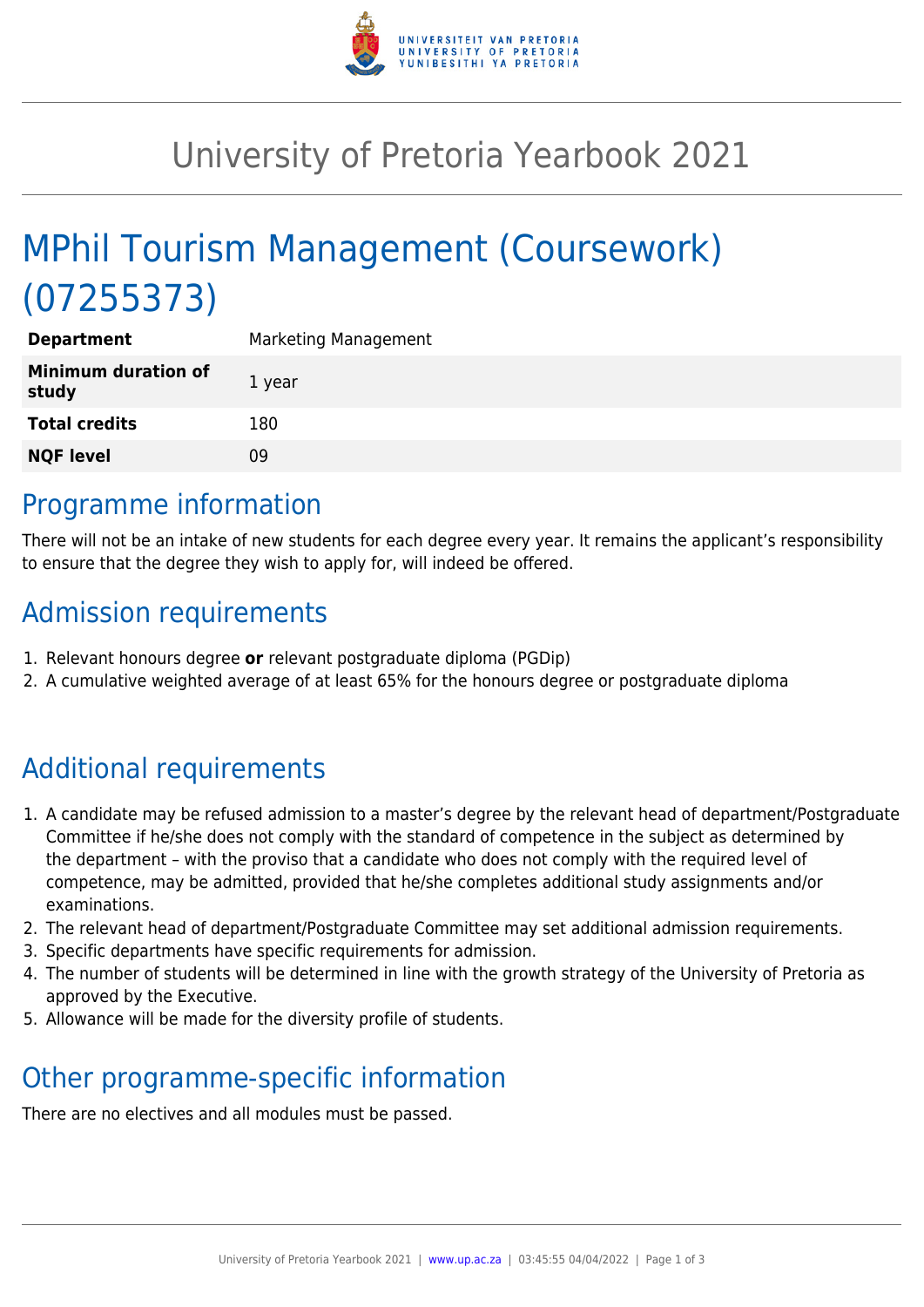

### Examinations and pass requirements

The pass mark for both a dissertation and a mini-dissertation is 50%. The provisions regarding pass requirements for dissertations, contained in General Regulation G.12.2, apply mutatis mutandis to minidissertations. A pass mark of at least 50% is required in the examination of each module.

### Research information

The weight of the research article for publication contributes 56% towards the total requirements of the degree.

#### **Dissertations/mini-dissertations, curricula and modules**

- 1. The degree programme requires that a dissertation/mini-dissertation must be submitted in a field of study chosen from the fields covered for the honours degree, provided that the Dean may, on the recommendation of the relevant head of department/Postgraduate Committee, approve the replacement of the required dissertation by the successful completion of a prescribed number of module credits and a minidissertation/research article.
- 2. Information on modules, credits and syllabi is available, on request, from the relevant head of department/Postgraduate Committee.
- 3. A module in Research Methodology is compulsory in all programmes. The Dean may, on the recommendation of the relevant head of department/Postgraduate Committee, waive the prerequisites.
- 4. Sufficient number of bound copies of the dissertation/mini-dissertation must be submitted to the Head: Student Administration for examination, after permission is granted by the supervisor.

#### **Article for publication**

The Dean may require, before or on submission of a dissertation/mini-dissertation, the submission of a draft article for publication to the supervisor. The draft article should be based on the research that the student has conducted for the dissertation/mini-dissertation and be approved by the supervisor concerned. The supervisor should then have the opportunity to take the paper through all the processes of revision and resubmission as may be necessary and/or appropriate in order to achieve publication.

#### **Submission of dissertation/mini-dissertation**

A dissertation/mini-dissertation is submitted to the Head: Student Administration/departmental Postgraduate Office, before the closing date for the various graduation ceremonies as announced annually.

For examination purposes, a student must, in consultation with the supervisor, submit a sufficient number of bound copies and/or e-copies of the dissertation/mini-dissertation, printed on good quality paper and of good letter quality, to the Head: Student Administration/departmental Postgraduate Office. Permission to submit the dissertation/mini-dissertation in unbound form may be obtained from the supervisor concerned on condition that a copy of the final approved dissertation/mini-dissertation is presented to the examiners in bound format or electronic format.

In addition to the copies already mentioned, each successful student must submit a bound paper copy as well as two electronic copies of the approved dissertation/mini-dissertation to the Head: Student Administration/departmental Postgraduate Office in the format specified by the faculty and in accordance with the minimum standards set by the Department of Library Services, before 15 February for the Autumn graduation ceremonies and before 15 July for the Spring graduation ceremonies, failing which the degree will only be conferred during a subsequent series of graduation ceremonies.